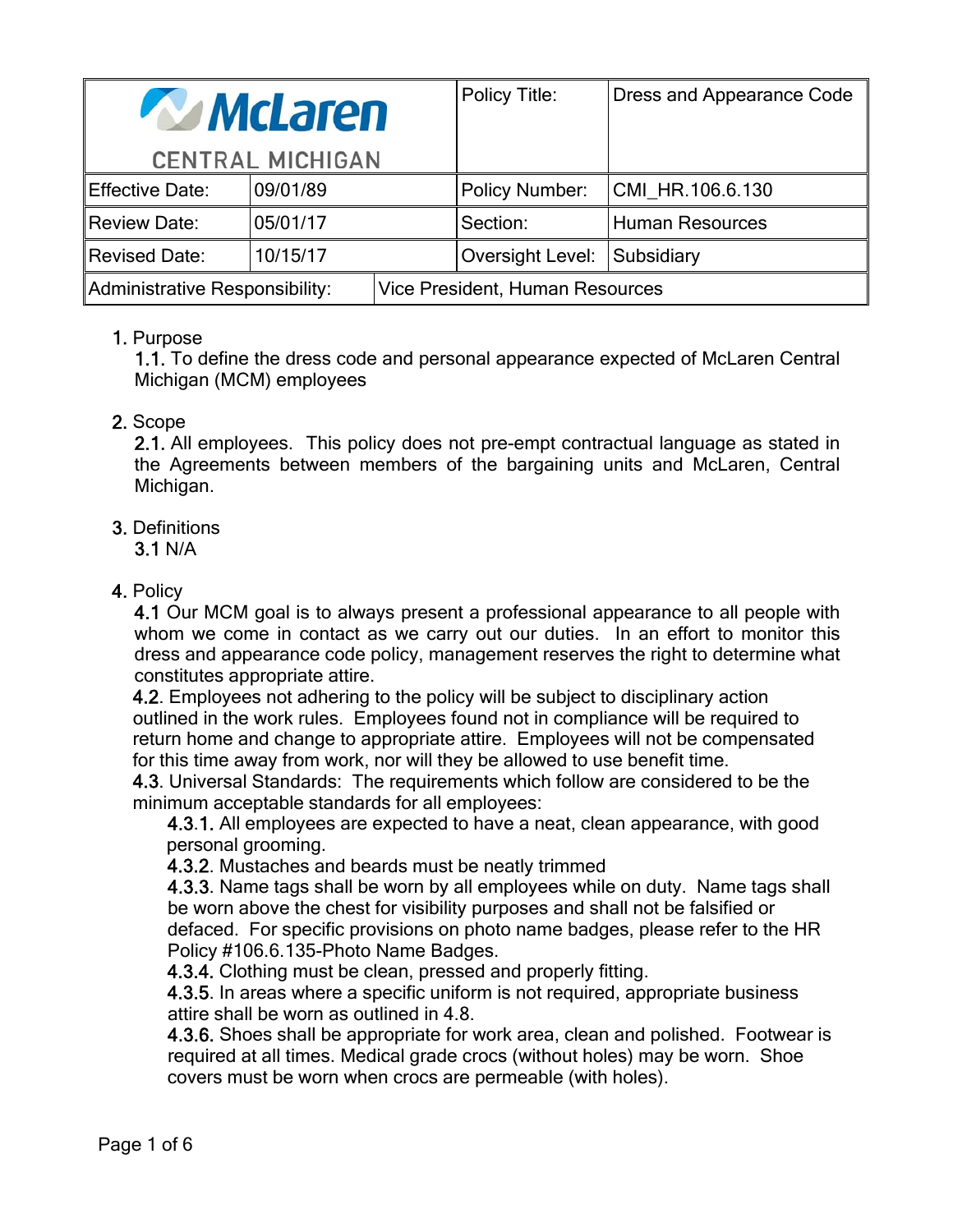4.3.7.Blouses that are see-through or have a revealing neckline shall not be worn.

 4.3.8 Jeans of any color (with exception to specific maintenance department guidelines), denim scrubs, denim skirts or jackets, shall not be worn.

 4.3.9 Sweatshirts, hoodies, sweatpants, mini-skirts, tank tops, spaghetti straps, or spandex pants also shall not be worn.

 4.3.10 T-shirts, including those with the McLaren Central Michigan logo shall not be worn, except for hospital defined special event days.

 4.3.11 Undergarments must be worn and will be appropriate for the uniform. T shirts with pictures or writing are not allowed as undergarments.

4.3.12 Employees who chew gum will not blow bubbles or crack their gum.

4.3.13 Piercing in visible body parts other than ears or nose are not allowed (ex: eyebrow, tongue, lips) Nose piercing limited to very small stud or stone.

 4.3.14 Jewelry will not be excessive; long dangling earrings will not be worn in patient care areas.

 4.3.15 Perfumes and fragrances (including scented body lotions and sprays) must be minimal for all employees and are not permissible for employees who work in patient care areas. Care must be taken to avoid body odor.

 4.3.16 Tattoo's considered to be extreme or offensive to our customers may be asked to be covered. This decision is at the discretion of Management.

 4.3.17. McLaren Central Michigan logo wear apparel that is professional in nature may be worn in the appropriate setting as directed by departmental policy

4.4 Nursing Unit Specific Requirements:

 4.4.1 Patient care providers shall wear colored (print or solid) scrub tops. Solid colored or white scrub bottoms are required. MCM will furnish the scrub suits suits and cover-ups for the OB staff, Cath Lab staff and the Surgical Services staff. Care will be taken to ensure that scrubs are pressed to appear neat as well as clean.

 4.4.2 Cover-Ups: Lab coats/jackets, purchased by employee may be worn for warmth.

4.4.3 Skirts/skorts will not be allowed in nursing units.

 4.4.4 Shoes will be professional, clean and polished. Soft soles and/or rubber heels should be worn to reduce noise and prevent slipping.

Athletic shoes are allowed if washable and professional in appearance. Medical grade crocs (without holes) may be worn. Shoe covers must be worn when crocs are permeable (with holes).

4.4.5 Socks, stockings or hose must be worn at all times.

4.4.6 Hair longer than shoulder length must be tied back.

 4.4.7 Fingernails shall be of an appropriate length. Neutral color polish or clear is acceptable. Artificial nails shall not be worn.

 4.4.8 Employees assigned to the Emergency Department, Cath Lab, Operating Room, Recovery Room, Pre-Op, Same-Day Surgery and Central Supply shall refer to the departmental policy for additional requirements for infection control and safety related concerns.

 4.4.9 For Unit Secretaries, scrubs or business attire will be worn, outlined in 4.8; Socks, stockings or hose must be worn at all times.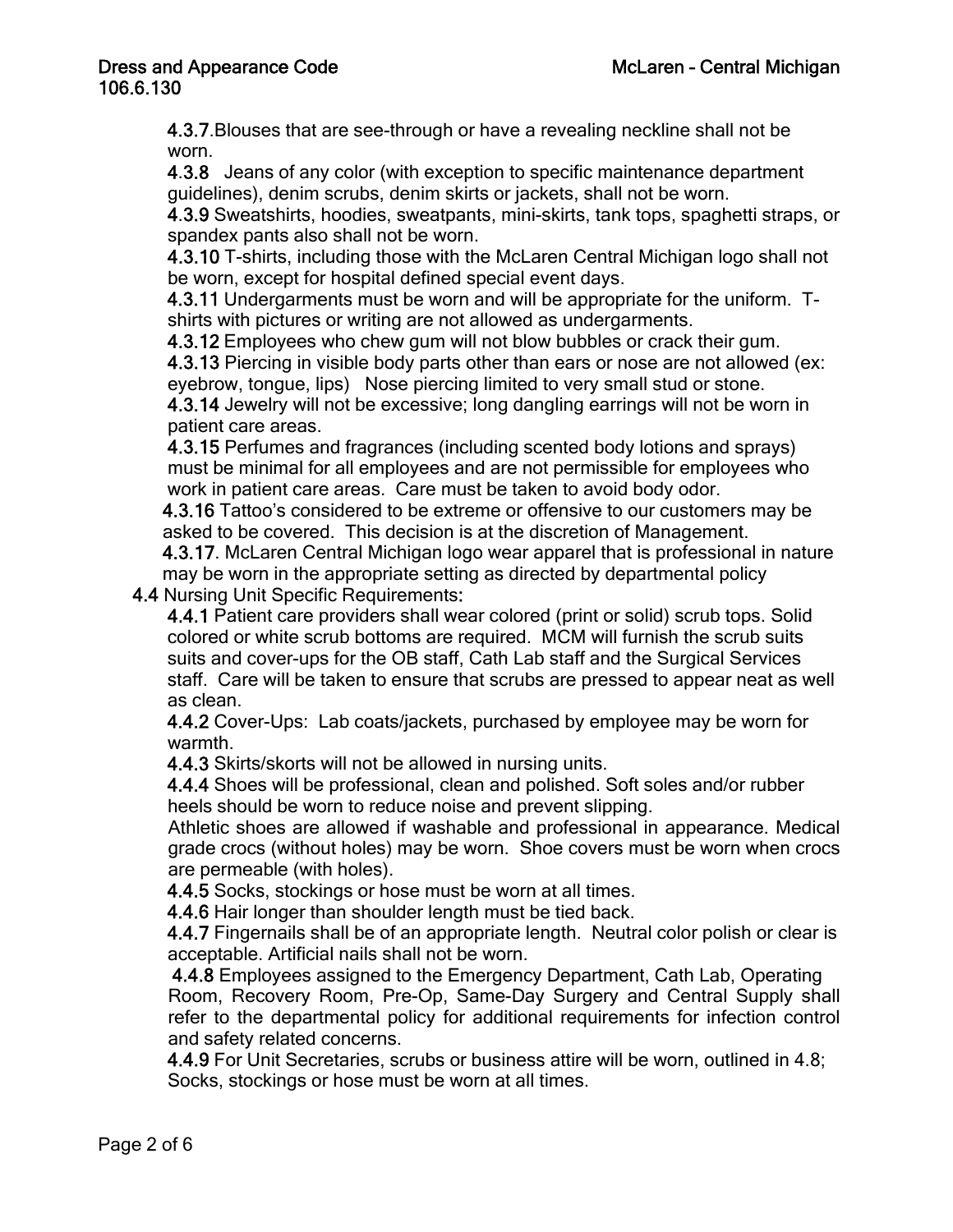4.4.10 For Case Managers, appropriate business attire will be worn. Socks, stockings or hose must be worn at all times. If attire is sleeveless a lab coat must be worn.

 4.5 Ancillary Services Specific Requirements: Includes Cardiopulmonary Services, Sleep Lab, Diagnostic Imaging, Laboratory and Pharmacy. Employees assigned to these units will comply with the following:

 4.5.1 Respiratory Services - Solid bottoms and solid or print tops. A lab coat may be worn. Athletic shoes are allowed if washable and professional in appearance. Socks, stockings or hose must be worn at all times.

 4.5.2 Cardiopulmonary Services and Sleep Lab - Appropriate business attire or solid bottoms and solid or print tops in muted colors/patterns. A lab coat may be worn. Athletic shoes are allowed if washable and professional in appearance. Socks, stockings or hose must be worn at all times.

 4.5.3 Laboratory - White uniforms, appropriate scrubs or business attire with a white lab coat may be worn. While working with patients and specimens, Lab employees will wear a fluid resistant, long sleeved cover-up top over their clothes. These cover-ups will be provided by MCM and will be worn completely buttoned up the front and with the sleeves down. Athletic shoes are allowed if washable, non permeable material and professional in appearance. Socks, stockings or hose must be worn at all times.

 4.5.4 Diagnostic Imaging - White uniforms, appropriate scrubs or business attire a white lab coat may be worn. Diagnostic Imaging employees working in Surgery will be directed to wear scrubs. MCM required scrubs are to be laundered by MCM. Athletic shoes are allowed if washable, non-permeable material and professional in appearance. Socks, stockings or hose must be worn at all times. 4.5.5 Pharmacy - White uniforms, appropriate scrubs or business attire with a white lab coat may be worn. A white lab coat will be worn when outside the department. Athletic shoes are allowed if washable and professional in appearance. Socks, stockings or hose must be worn at all times.

 4.6 Facility Services Specific Requirements: Includes Housekeeping, Linen, Maintenance and Supply Chain Management. Hourly employees assigned to these units will also comply with the following:

 4.6.1 Housekeeping (Housekeeper I & II)-Navy or Black pants with scrub or polo shirts (colors in accordance with departmental policy), with athletic shoes or black/brown work shoes. Housekeepers who are assigned to Surgical Services, Cath Lab or Obstetrics shall wear unit specific scrubs. Socks, stockings or hose must be worn at all times.

 4.6.2 Linen-Navy blue or black pants with scrub or polo shirts (colors in accordance with departmental policy), and athletic shoes or black/brown work shoes. Socks, stockings or hose must be worn at all times.

 4.6.3 Maintenance-Polo shirt (colors in accordance with departmental policy). Blue/dark colored pants are allowed. Blue jeans may be worn provided they are not torn or dirty. Sturdy boots or shoes shall be worn. Socks, stockings or hose must be worn at all times.

 4.6.4 Supply Chain Management- Navy blue or black pants with polo shirts (colors in accordance with departmental policy) and athletic shoes or black/brown work shoes. Socks, stockings or hose must be worn at all times.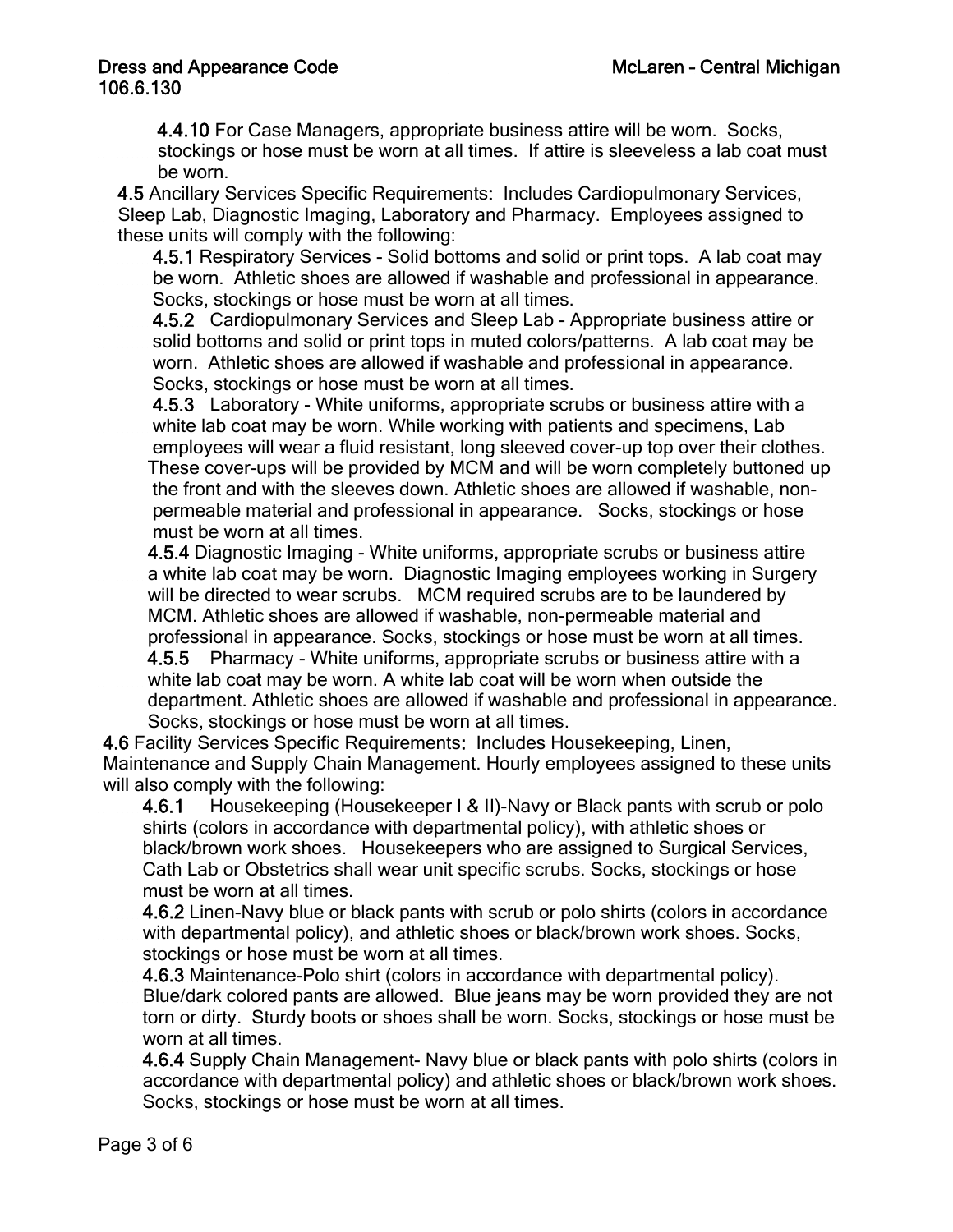4.7 Patient Registration Specific Requirements: Employees assigned to Patient Registration will wear appropriate business attire and will comply with the following:

 4.7.1 White, royal blue or light blue Collared/Button up Dress blouse/shirt. Three quarter or long sleeve (as posted on McLaren e-shop) with "McLaren" and "Patient Access" logo.

 4.7.2 Polo shirt defined on McLaren e-shop or Business Outfitters with "McLaren" and "Patient Access" logo.

 4.7.3 Plain white collarless shirt may be worn under the cardigan, as indicated in 4.7.12.

 4.7.4 Blouse/shirts must have straight hem only if worn untucked while maintaining a professional appearance.

 4.7.5 Solid black dress long pants/slacks only that are of a poly, poly blend or wool blend.

4.7.6 Solid black dress skirt is permitted for women but no shorter than top of knees.

4.7.7 Pants cannot be longer than the shoe heels or short enough to see ankles.

4.7.8 Pants must fit appropriately and look business professional.

4.7.9 No capris are permitted.

4.7.10 No maxi skirts are permitted; mid-calf or knee length skirts only.

4.7.11 No jeans are allowed unless prior approval is given by Patient Access

Management for any department or hospital sanctioned event.

 4.7.12 Long sleeve black dress sweater/cardigan or black suit jacket may be worn over shirt/blouse.

 4.7.13 ER employees may wear black short lab style jacket with pockets over blouse/shirt.

4.7.14 No hoodies or fleece permitted.

4.7.15 Shoes will be clean and in good shape.

4.7.16 Solid black or white tennis shoes permitted in ER.

4.7.17 Flats or low heals permitted in other registration areas.

4.7.18 Sock/stockings must be worn at all times.

4.7.19 Sandals are not permitted

4.7.20 Dress boots are permitted but pants cannot be tucked into boots.

 4.7.21 Hair must be neat and clean and worn in a professional style; no extreme colors, hairstyles or ornaments.

4.7.22 No large or invasive jewelry is permitted.

4.7.23 No pins exhibiting outside organizations, unless approved by management.

 4.7.24 Exceptions for holiday wear and special events/occasions must be preapproved by Patient Access management.

4.8 Business Offices Specific Requirements: At all times, employees assigned to a Business Office shall dress appropriately in order to project a professional image. Employees assigned to Business offices including Finance, Patient Accounting, Human Resources, Administration, Quality Improvement, Corporate Compliance/Risk Management, Marketing, Community Relations, Nursing Administration, Volunteer Services, Health Promotions, MCM Foundation, and Purchasing will comply with the following:

 4.8.1 Business attire which is sleeveless will be allowed when part of a business ensemble/dress.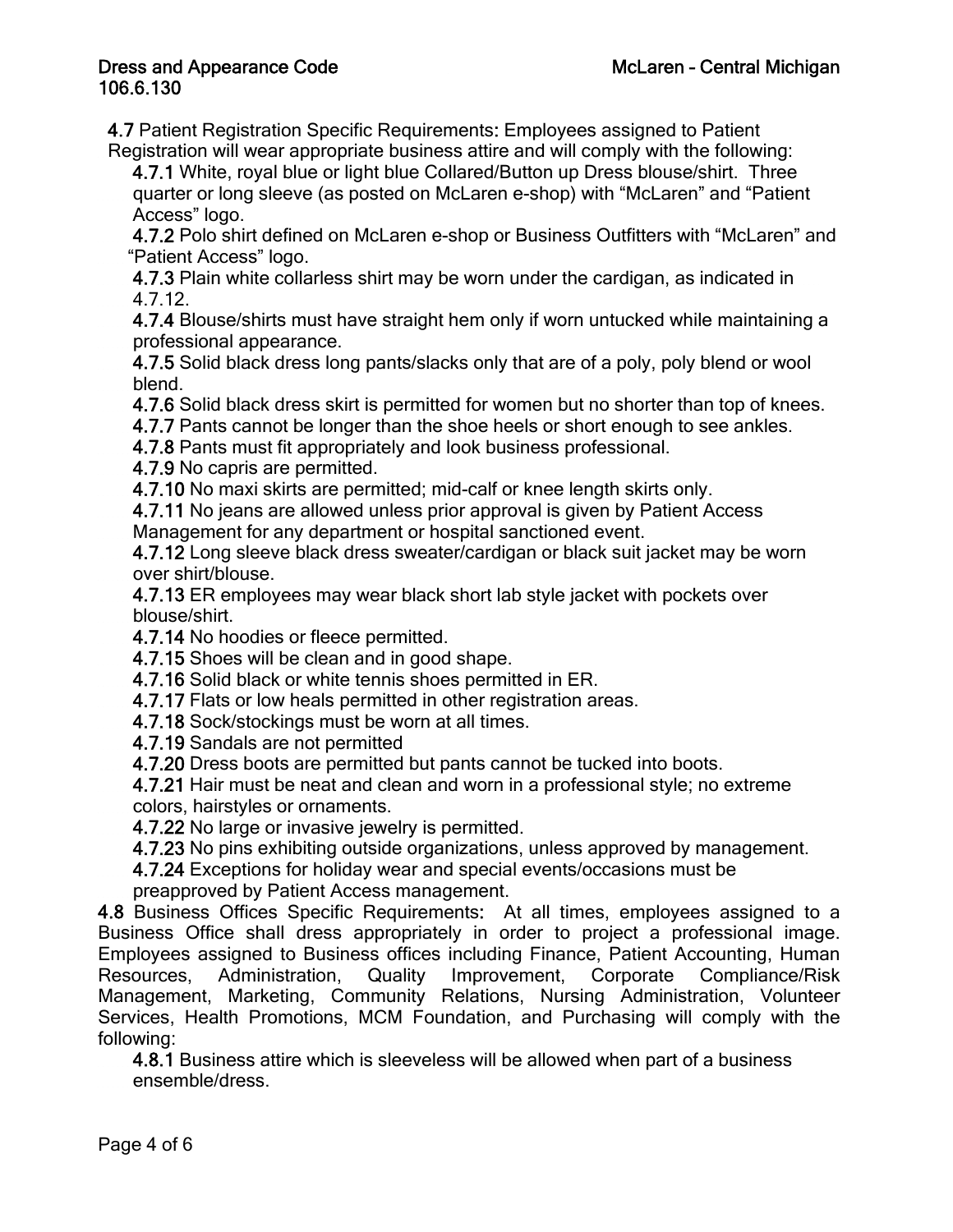4.8.2 Appropriate business attire shall not be more than 3 inches above the top of the kneecap.

4.8.3 Cropped dress slacks may be worn if they are part of a business ensemble.

4.8.4 Tight fitting or athletic/casual Capri or cargo pants are not allowed.

 4.8.5 Appropriate open toe/back footwear will be allowed. Flip-flops or casual sandals will not be allowed. Footwear must be professional in appearance.

 4.8.6. Leggings (non-athletic type) may be worn with a dress or long dress shirt or sweater.

 4.8.7 MCM business office employees (who do not routinely enter patient care areas) are not required to wear socks or nylons when skirt, dress slacks or cropped dress slacks are below the knee.

 4.9 C.O.M.P. Specific Requirements: Employees assigned to the Central Occupational Medicine Program will comply with the following:

 4.9.1 Receptionist/Non-Patient Care Staff - Business attire will be worn, as outlined in 4.8.

 4.9.2 Patient Care Staff - Colored scrubs shall be worn. Athletic shoes are allowed if washable and professional in appearance. Socks, stockings or hose must be worn at all times.

4.10 Physician Offices Specific Requirements: Employees assigned to the Physician offices will comply with the following:

 4.10.1 Receptionist/Non-Patient Care Staff – Business attire will be worn, as outlined in 4.8.

 4.10.2 Patient Care Staff - Colored scrubs shall be worn. Athletic shoes are allowed if washable, non-permeable material and professional in appearance. Socks, stockings or hose must be worn at all times.

 4.11 Rehab Services Specific Requirements: Employees assigned to Rehab Service will comply with the following:

 4.11.1 Receptionist/Non-Patient Care Staff - Business attire will be worn, as outlined in 4.8.

4.11.2 Patient Care Staff:

 4.11.2.1 Out-Patient Care Staff – Colored scrubs or business attire may be worn, as outlined in 4.8 with the exception of cropped dress slacks which are not allowed by patient care staff or colored scrubs. Athletic shoes are allowed if washable and professional in appearance. Socks, stockings or hose must be worn at all times.

 4.11.2.2 In-Patient Care Staff – Business attire with a polo shirt (colors in accordance with departmental policy) embroidered with the MCM logo and department name or a white lab coat embroidered with the MCM logo and department name with either business attire as outlined in 4.8 or colored scrubs. Athletic shoes are allowed if washable and professional in appearance. Socks, stockings or hose must be worn at all times.

5. Procedure

5.1. N/A

6. References 6.1. N/A

Page 5 of 6